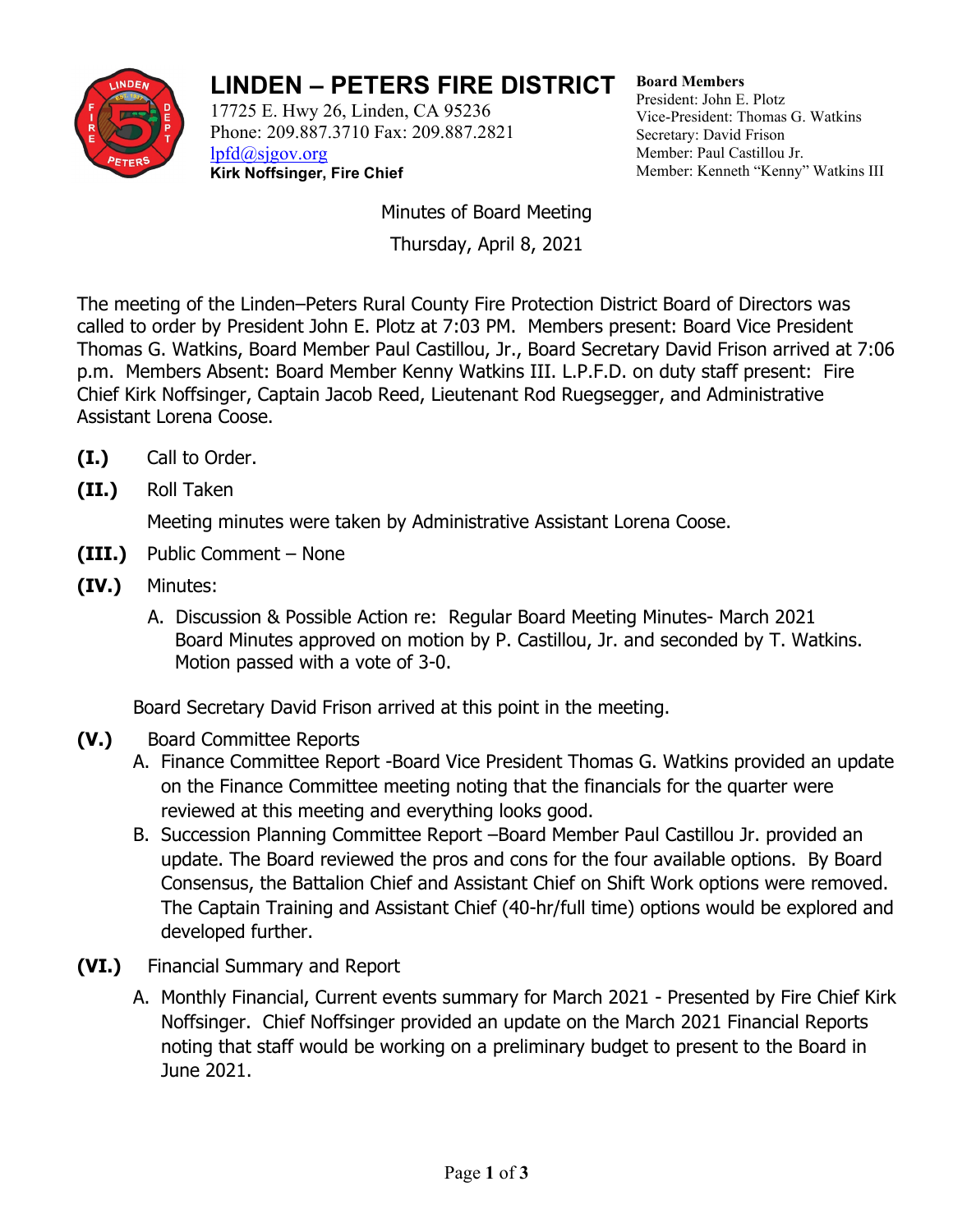- **(VII.)** Consent Agenda:
	- A. Discussion & Possible Action re: Approval of the March 2021 Monthly Financial Report and expenditures. A motion to approve the financial report was made by P. Castillou Jr. seconded by T. Watkins. Motion passed with a vote of 4-0.
- **(VIII.)** Current Events Summaries, Reports, and/or Correspondence:

Current Events for the Linden-Peters Fire District was presented by Fire Chief Kirk Noffsinger.

A. Departmental Report-Fire Chief Kirk Noffsinger: Chief Noffsinger provided an update on the events and meetings held for the month March 2021. Captain Jacob Reed provided the shift reports.

Chief Noffsinger noted that an equipped CalOES Type VI Brush Rig was being offered to the Fire District. The contract would include staff responding with the Type VI on Strike Teams. Board Member Paul Castillou Jr. had concerns that this would limit the response of our Type III. After some discussion, it was noted that the contract could be terminated with a 14-day notice. Chief Noffsinger noted that this may provide an opportunity for Volunteer Firefighters to respond to Strike Teams. A motion to move forward with the contract with CalOES was made by D. Frison and seconded by T. Watkins. The motion passed with a vote of 4-0.

Chief Noffsinger requested that the Board approve the surplus of hose. A motion to approve to surplus the hose was made by D. Frison seconded by J. Plotz. The motion passed with a vote of 4-0.

- B. Union Report Union Shop Steward Jacob Reed read a letter to request to open contract negotiations to the Board and provided the letter to Board President J. Plotz. Board President J. Plotz appointed Board Secretary D. Frison and Vice President T. Watkins to the Labor Negotiations Committee.
- **(IX.)** New Business
	- A. Discussion & Possible Action re: Replace Water Tender 52 After some discussion, the Board directed Chief Noffsinger to look for quotes, so that the Board may have more discussion on the replacement of the Water Tender.
	- B. Discussion & Possible Action re: 900 Injury and Illness Prevention Program Policy A motion to approve the 900 Injury and Illness Prevention Program Policy was made by D. Frison and seconded by P. Castillou Jr. The motion passed with a vote of 4-0.
	- C. Discussion & Possible Action re: 1032 On-Duty Injuries Policy A motion to approve the 1032 On-Duty Injuries Policy was made by D. Frison and seconded by P. Castillou Jr. The motion passed with a vote of 4-0.
	- D. Discussion & Possible Action re: 1033 Temporary Modified-Duty Policy A motion to approve the 1033 Temporary Modified-Duty Policy was made by D. Frison and seconded by P. Castillou Jr. The motion passed with a vote of 4-0.